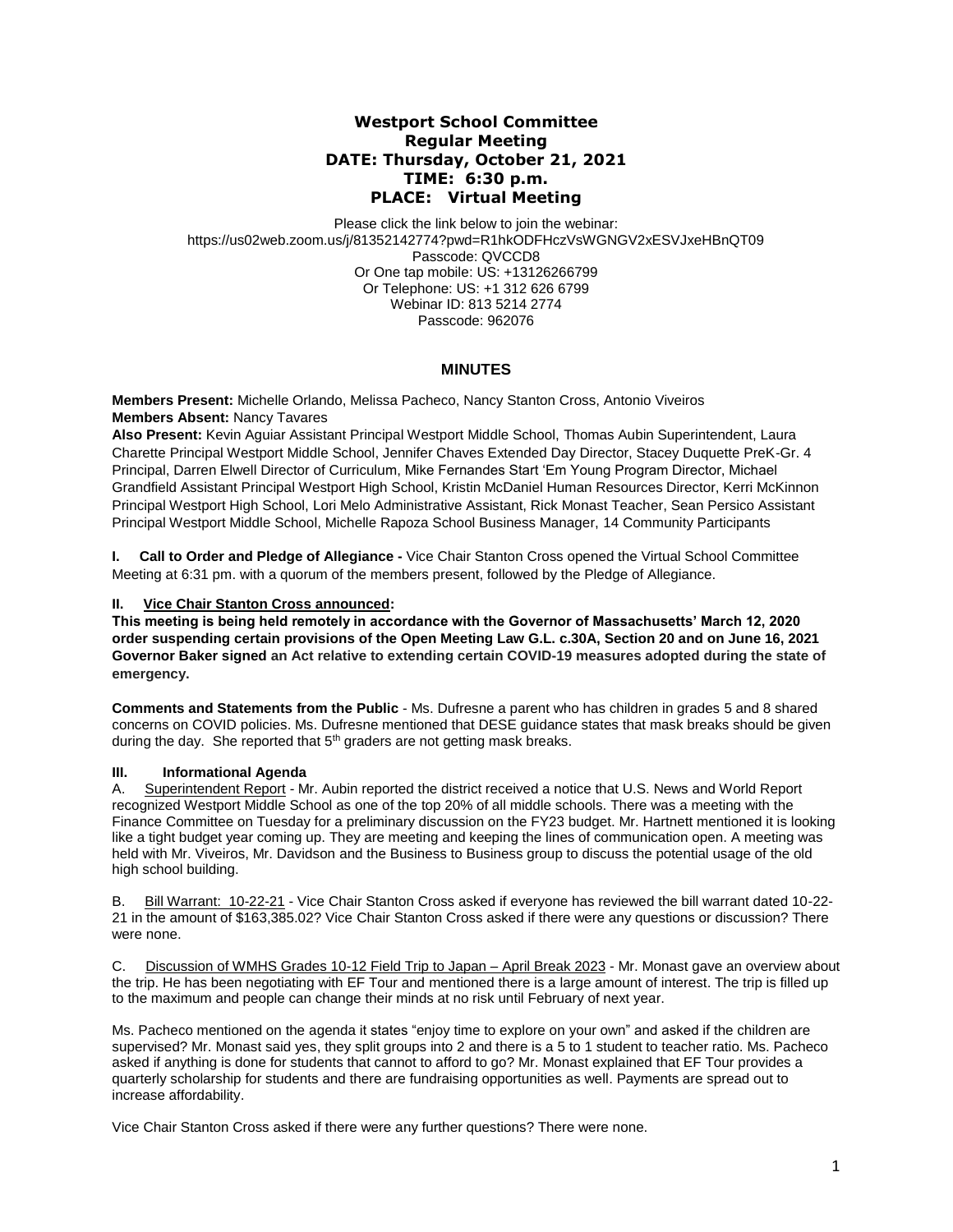D. Start 'Em Young Program Update – Mr. Fernandes reported he is working closely with many of the Westport staff. There are over 80 students in Grades 1-4 signed up to participate in the program. These activities are helping children get active and off the couch, as well as helping deal with social emotional issues. In addition, enrollment in the senior class of 2021 is down by 40%, and in 2020 by 63%, so these programs may increase numbers. There is no better time to be ingrained in the Wildcat culture than to start at a young age. It has been proven that kids involved in extracurricular activities do better with attendance, grades and behavior. They are looking to work in partnership with the high school students to serve as mentors for athletics. Another important aspect is students have a lasting impression on the things they did in addition to their core academics.

Vice Chair Stanton Cross thanked Mr. Fernandes and mentioned she is concerned about turning away students. Mr. Fernandes mentioned they have 67 students with 2 coaches. They need more coaches. Mr. Grandfield explained the program sign up closed on October 12 and they were receiving calls to sign up after the deadline. They began to create a waiting list. Ms. Stanton Cross mentioned if good student athletes from the high school can be found, maybe they could receive compensation. Student athletes could be trained by the coaches.

Mr. Viveiros asked if students can get credit? Ms. McKinnon explained they offer community service hours for both middle and high school.

Ms. Pacheco shared that she likes the idea of incorporating high school students and added that engaging college student athletes could also be looked at.

Ms. Orlando shared this is a great program.

Vice Chair Stanton Cross asked if there were any further questions? There were none.

E. Enrollment Update – Ms. Rapoza reported they are experiencing an all-time high enrollment. Since September there are 1,430 students. The numbers presented gives an idea of where the district stands right now. Ms. Rapoza will bring figures to represent a 7-year comparison.

F. Business Manager Report – FY22 Quarterly Budget Review - Ms. Rapoza shared her screen with a spreadsheet entitled "*Summary of Expenditures for Westport Community Schools" 7/1/2021 - 9/30/2021.* This is the 1st quarterly report for FY22 that covers General Education, SPED, Transportation and total budget figures. Ms. Rapoza reported the district is basically in line at this time.

Vice Chair Stanton Cross asked if there were any further questions?

Mr. Viveiros pointed out SPED salaries were 30% higher than regular ed salaries.

The committee requested for Ms. Rapoza to provide a 3-year comparison using 2018, 2019, and 2020 showing the state average compared to Westport's average for salaries and enrollments.

G. Mask Mandate Update - Mr. Aubin reported on September 27 the Commissioner of Education put out a statement extended the mask mandate for K-12 students until November when it will be looked at again. If middle and high school students as well as staff reach 80% vaccination rate then it may be lifted.

Ms. Duquette will be sending out a survey to parents/guardians of students between the ages of 5-11 to find out if there is a market for holding vaccination clinics.

Ms. Stanton Cross asked if mandatory mask breaks are left up to districts to determine? Mr. Aubin clarified that DESE states masks can be removed at lunch and outside. Having leadership develop a protocol that teachers can adhere was mentioned. Ms. Stanton Cross asked the leadership how they handle mask breaks at their respective schools.

Ms. McKinnon at the high school reported they do not define mask breaks and leave this up to the teachers. She is seeing frequent mask breaks.

Ms. Charette at the middle school sent out a staff email suggesting a mask break in the morning, one in the afternoon and at lunch for a total of 3 times. Ms. Charette mentioned teams work together on mask breaks and she will ask teams to schedule mask breaks amongst themselves.

Ms. Duquette reported last year they had set times for mask breaks and tents. This year there is no tents. They have mask breaks at recess, PE outdoors, and some teachers have been teaching outdoors. She reported having no issues.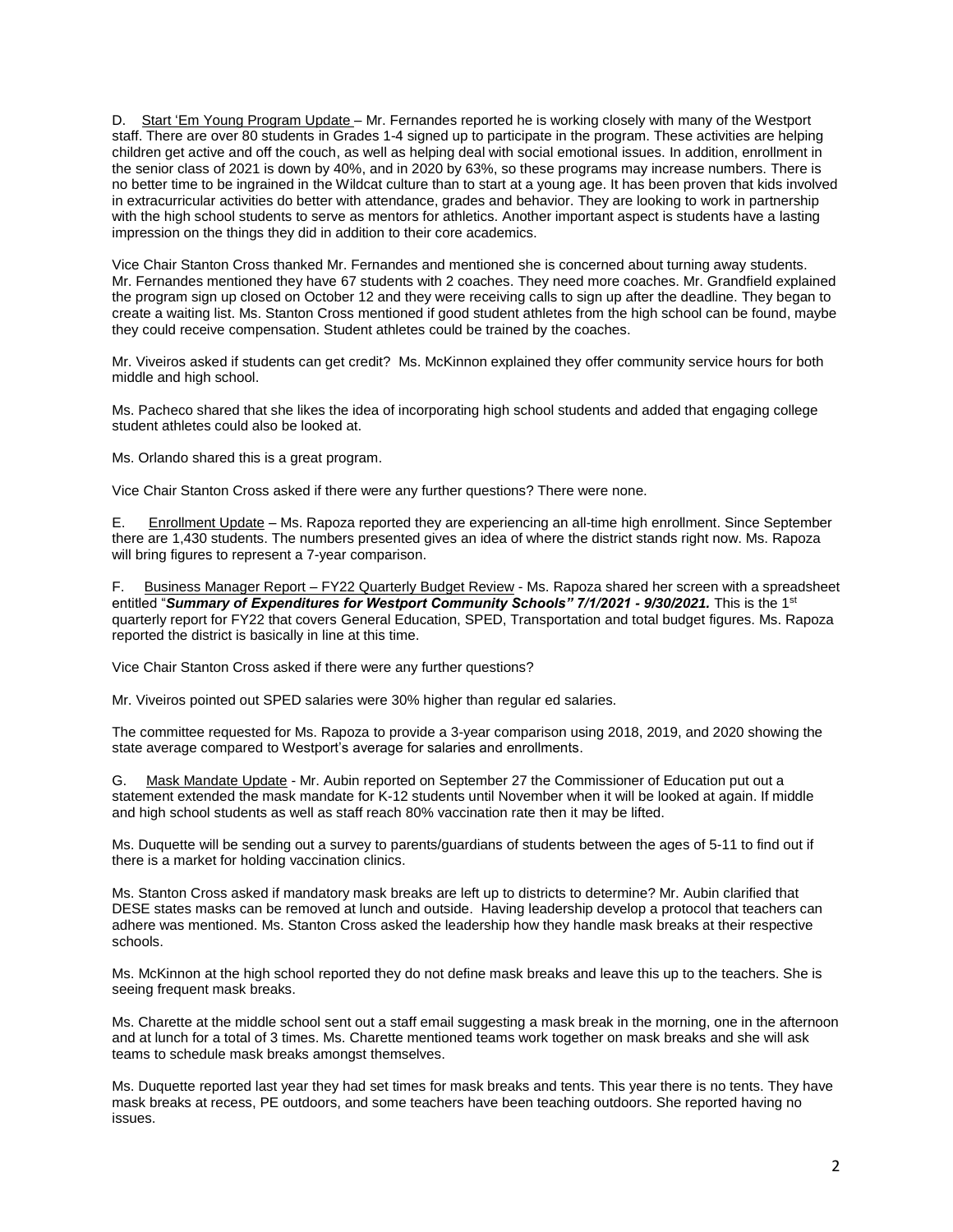Ms. Orlando asked to clarify what is DESE guidelines for lunch and assigned seating?

Ms. McKinnon at the high school reported students can take masks off at lunch. There are 7 chairs to a table. Whenever students are out of their seat's masks are on. There is no assigned seating.

Ms. Charette at the middle school reported after talking to nursing staff it was suggested to do assigned seating at lunch for contact tracing. Mr. Persico and teachers assigned students to tables not same seats. Students sit with other students they are most familiar with since the beginning of school. They do give students a chance to move out of those seats and know that some kids might need to move. Ms. Charette explained they teach self-advocacy to students. It was noted this age group is not vaccinated.

Ms. Duquette explained at MAC students walk into the cafeteria with masks on. When they sit down they can take their mask off, eat lunch, and when done get up and put mask back on. Students can chat with masks on. They keep track of where students are sitting.

Mr. Grandfield explained at WES Grades 1-4 students enter cafeteria with their class. Students can choose where they sit and can eat with friends. Tables can fit up to 4 students but they typically have 3 to a table. Extra tables allow kids to move if there is a need to be separated.

Vice Chair Stanton Cross asked if there were any further questions? There were none.

H. Subcommittee Updates - Mr. Viveiros reported a School Building Committee meeting took place last night. A question on when the gym would be completed was asked? Mr. Gilchrist gave a November 1 date for completion. They are adjusting the gym floor, re-striping, painting, sealing and need to move backboards. Funds will be taken from contract contingencies.

The following items are also being completed: Auditorium is being wrapped up, hanging curtains, staging being put up. Alternative gym space - waiting on floor and for the FFE contractor to get equipment setup. Floor - working to get this resolved. Light controls - still working on this.

Staff have been reporting any problems they run into. Lists get sent to the contractor, OPM, and architect. There are 2 separate lists one for middle school and one for high school.

Mr. Aguiar reported they had a meeting with Mr. Gilchrist every week at 7:30 am. to increase the lines of communication.

Vice Chair Stanton Cross asked if there were any further questions?

Ms. Pacheco asked if any claims for insurance are being made? Mr. Viveiros explained you need to be at a certain percentage in the contract before you can do this.

Mr. Aubin announced there will be a Ribbon Cutting Ceremony on November 12 at 10:30 am. MSBA and dignitaries have been invited.

Mr. Viveiros mentioned there was supposed to be a meeting held by the Campground Subcommittee last night but they did not have enough people in attendance.

1. Request for a SBC Member to Provide Weekly Updates - Vice Chair Stanton Cross requested to table this item for a future agenda.

2. SBC Minutes - A copy of the Minutes from September 15, 2021 was included in the packet.

#### **VI. Action Agenda**

A. Review and Act on Minutes of Thursday, October 7, 2021 -

A motion was made to approve the Minutes of Thursday, October 7, 2021. Motion by Pacheco, seconded by Orlando 4/0/0

B. Review and Act on Washington DC Trip – Grade 8 – June 1, 2022 to June 4, 2022 – Ms. Charette explained a vote is needed. They would like to hold an informational meeting on November 3 at 6 pm. for families. A motion was made to approve the Washington DC Trip for Grade 8 from June 1, 2022 to June 4, 2022.